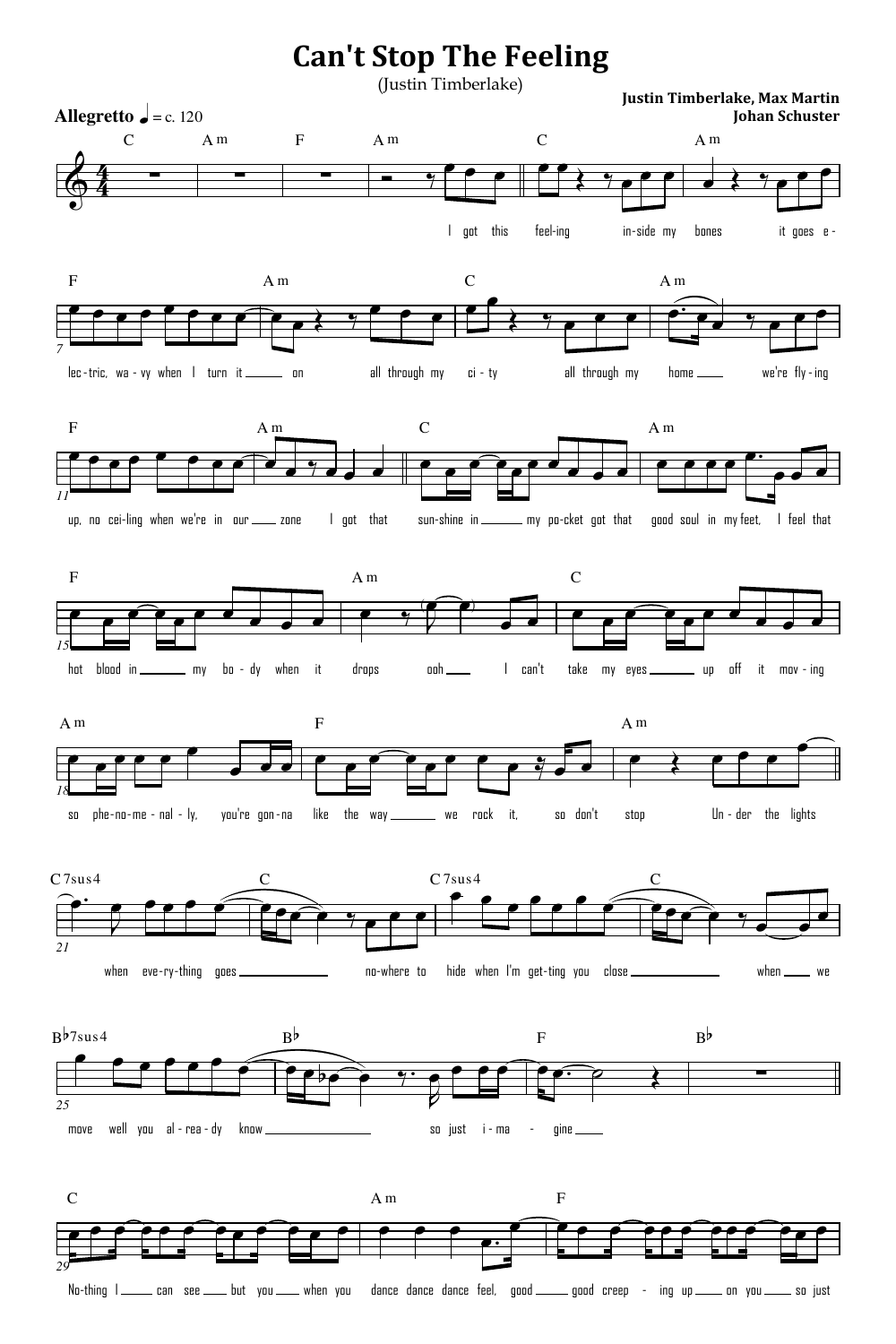A m C A m œ œ œ œ œ œ œ œ œ œ œ œ œ ~~~~~~ œ œ œ œ œ œ œ œ.  $\Phi$ *32* all those things 1 should - n't do \_\_\_\_\_ but you dance dance dance and dance dance dance and ain't F A m  $C_{-}$  $\frac{8^{va}}{2}$  $\mathbf{r}$  $=$   $\mathbf{r}$ œ œ œ œ œ œ œ œ œ œ œ œ  $\overrightarrow{e}$  $\bullet$   $\bullet$   $\bullet$ 。…<br><del>● </del> Ó J *35* \_\_ no - bo - dy leav - ing soon \_\_\_ so keep - bo - dy leav - ing soon \_\_\_\_ so keep danc - ing can't stop the feel ing C A m A m A m F  $\frac{\partial^{va}}{\partial x^{a}}$ 。。。。。<br>●<del>^^</del>● œ œ œ œ œ  $\overline{e}$  $\frac{1}{2}$   $\frac{9}{2}$   $\frac{1}{2}$   $\frac{1}{2}$   $\frac{1}{2}$ œ œ  $\frac{6}{7}$ Ó ∑  $\frac{1}{\gamma}$ œ J ₹ *38* can't stop the feel  $\blacksquare$  ing  $\blacksquare$ Ooh it's some thing ma gi - - - it's in the F C A m A m  $\widehat{\phantom{I}}$ œ œ œ œ œ œ œ œ  $\overline{\phantom{a}}$ œ  $\widehat{\cdot}$  $\overline{\mathbf{e}}$ œ œ œ  $\overrightarrow{e}$  $\frac{Q}{\sqrt{2}}$  $\frac{1}{\epsilon}$   $\frac{1}{\epsilon}$ *43* on don't need no air it's in my blood it's rush-ing \_\_\_\_\_ on \_\_\_\_ don't need no rea-son \_\_\_\_ don't need con rea-son \_\_\_\_\_ don't need con - trol \_\_\_\_\_ I fly so F C A m œ œ œ œ œ œ œ œ œ œ  $\widehat{\mathbf{P}}$  $\overline{\qquad \qquad }$ œ ‰ œ œ œ œ œ œ  $\begin{array}{c} \bullet \\ \bullet \end{array}$ *47* zone Coz I got that sun - shine in \_\_\_\_\_\_\_\_ my po - cket got that high no ceil-ing when I'm in my \_\_\_\_\_ zone Coz I got that sun-shine in \_\_\_\_\_\_ my po -F A m A m œ.  $\widehat{\mathcal{P}}$ œ œ œ œ œ  $\widehat{\mathbf{P}}$ œ œ  $\bullet$   $\bullet$  $\begin{array}{c} \bullet \\ \bullet \\ \bullet \end{array}$ œ œ  $\bullet$  $\overline{\phantom{0}}$ J *50* good soul in my feet, I feel that hot blood in \_\_\_\_\_\_\_\_ my bo - dy when it drops ooh I can't C A m F œ œ  $\widehat{\phantom{I}}$ œ œ œ <u>م م م</u> œ  $\widehat{\phantom{I}}$ œ œ  $e \frac{1}{2}$ œ œ œ œ œ œ **.** œ œ







2